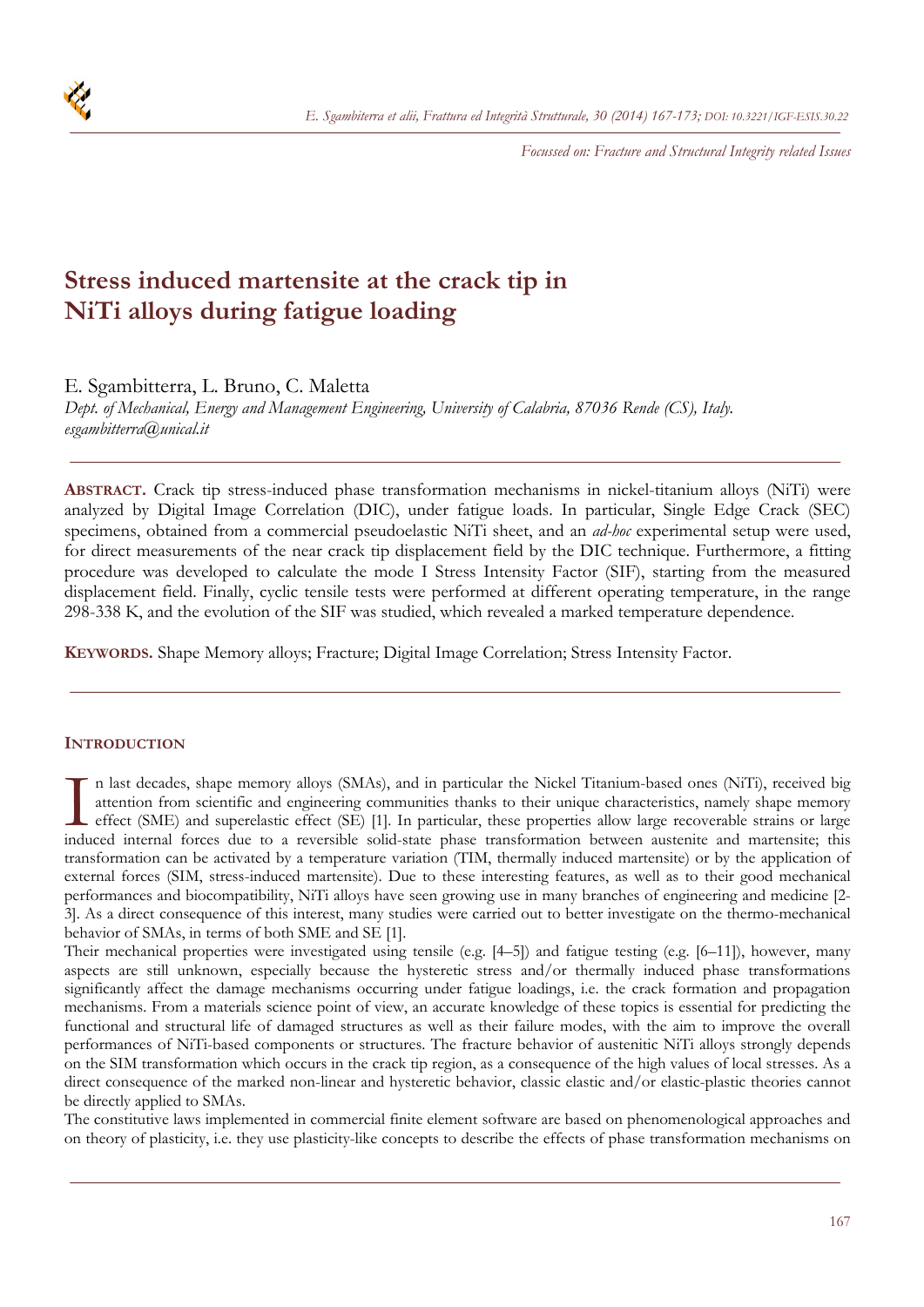#### *E. Sgambiterra et alii, Frattura ed Integrità Strutturale, 30 (2014) 167-173; DOI: 10.3221/IGF-ESIS.30.22*



the macroscopic response of NiTi alloys [12]. Even though these numerical methods represent useful design tools to simulate the macroscopic response of simple or complex SMA based systems, special care should be taken when they are used to study the local effects in the proximity of high stress concentration regions. In particular, it was demonstrated that the high values of local stresses arising in the crack tip region of NiTi alloys cause stress-induced phase transition mechanisms [13-30], which significantly affect the crack tip stress distribution and, consequently, the crack evolution under both static and fatigue loading conditions. Despite the increasing number of research activities on fracture and fatigue of NiTi alloys in recent years, much effort should be devoted for an effective understanding of the role of the phase transformations in the crack formation and propagation mechanisms and in the stress state generated at the crack tip.

Within this context, the development and application of full field techniques to analyze the local transformation mechanisms near geometrical discontinuities and, in particular, in the crack tip region, represent a highly challenging scientific goal. For this purpose, synchrotron X-ray micro-diffraction (XRD) [13-15], infrared thermographic (IR) [16] and Digital Image Correlation (DIC) [18, 19] techniques were recently applied, to better understand the mechanisms of phase transformation in the notch and/or crack tip proximity. In particular, a pseudoelastic NiTi alloy for medical applications were analyzed in [13] by using miniature compact-tension (CT) specimens, which were directly obtained from thin-walled tubes, similar to those used for manufacturing self-expanding stents. XRD microdiffraction investigations of fatigue precracked specimens revealed that the crack tip local strain are due to both B2 to B19' transformation and to the subsequent loading of the martensitic phase. Strain and texture evolution near the crack tip of a martensitic NiTi alloy were analyzed in [14], by synchrotron X-ray experiments, after fatigue crack propagation in a compact-tension (CT) specimen; it was found that texture evolution is mainly due to detwinning, the main deformation mechanism in martensitic NiTi alloys. Both martensitic and austenitic alloys were analyzed in [15], by using miniaturized CT specimens [19] after fatigue crack propagation, which revealed the presence of detwinned martensite at the crack tip of both martensitic and austenitic specimens.

An austenitic NiTi alloy was analyzed in [17] by DIC analysis of thin edge cracked specimen, which allowed direct measurement of the crack tip strain field related to stress-induced transformation. These experimental investigations, together with other several recent numerical [20-22] and analytical [23-30] studies, provide very useful information about the occurrence of crack tip transition mechanisms in NiTi alloys subjected to static and/or monotonic loads, and the effect of the operating temperature on the stress intensity factor (SIF) and on the size of the transformation region was also numerically investigated in [30]. However, the role of these mechanisms on the fracture properties on NiTi alloys is not yet completely defined, i.e. no reliable methodologies were developed for an effective design against fracture. In addition, the evolution of microstructural changes at the crack tip occurring during fatigue loading, i.e. the thermal and mechanical hysteretic behavior, was not yet investigated. This topic is of major concern as the hysteretic nature of phase transitions is expected to play a significant role on the crack growth mechanisms.

In this work the stress intensity factor evolution in a NiTi pseudoelastic alloy was investigated by means of a full field experimental techniques In particular, DIC method was used to analyze the displacement field in the crack tip region by which, with a proper fitting procedure based on the William's series expansion [31], the mode I stress-intensity factor (SIF) was evaluated. Different cyclic tests, a different operating temperatures, in the range 298-338 K, were performed and the effect of the temperature on the SIF was investigated.

## **MATERIAL AND METHODS**

commercial nickel-titanium sheet (thickness *t*=0.5 mm) with pseudoelastic properties at room temperature (Austenite finish temperature *Af*=286.7 K) was used in this investigation. Fig. 1a shows the isothermal (*T*=298 K) stress strain ( $\sigma$ - $\varepsilon$ ) response of the material obtained from a complete loading-unloading cycle up to a maximum **deformation** of about 6.2 %, corresponding to a complete stress-induced martensite transformation. The figure also a complete loading-unloading cycle up to a maximum deformation of about 6.2 %, corresponding to a complet reports the values of the main thermo-mechanical parameters of the alloy: transformation stresses ( $\sigma_f^{AM}$ ,  $\sigma_f^{MA}$ , and  $\sigma_f^{MA}$ ), tranformation strain ( $\varepsilon_L$ ), Young's moduli of austenite and martensite ( $E_A$  and  $E_M$ ) and Clausius-Clapeyron constants  $(C_A \text{ and } C_M)$ .

Edge-notched tension specimens were cut from a commercial plate by electrical discharge machining (EDM) and a 0.1 mm EDM wire was used to machine the notch. The specimen surface has been properly treated in order to provide a suitable speckle pattern for using DIC, therefore, the specimens were not painted.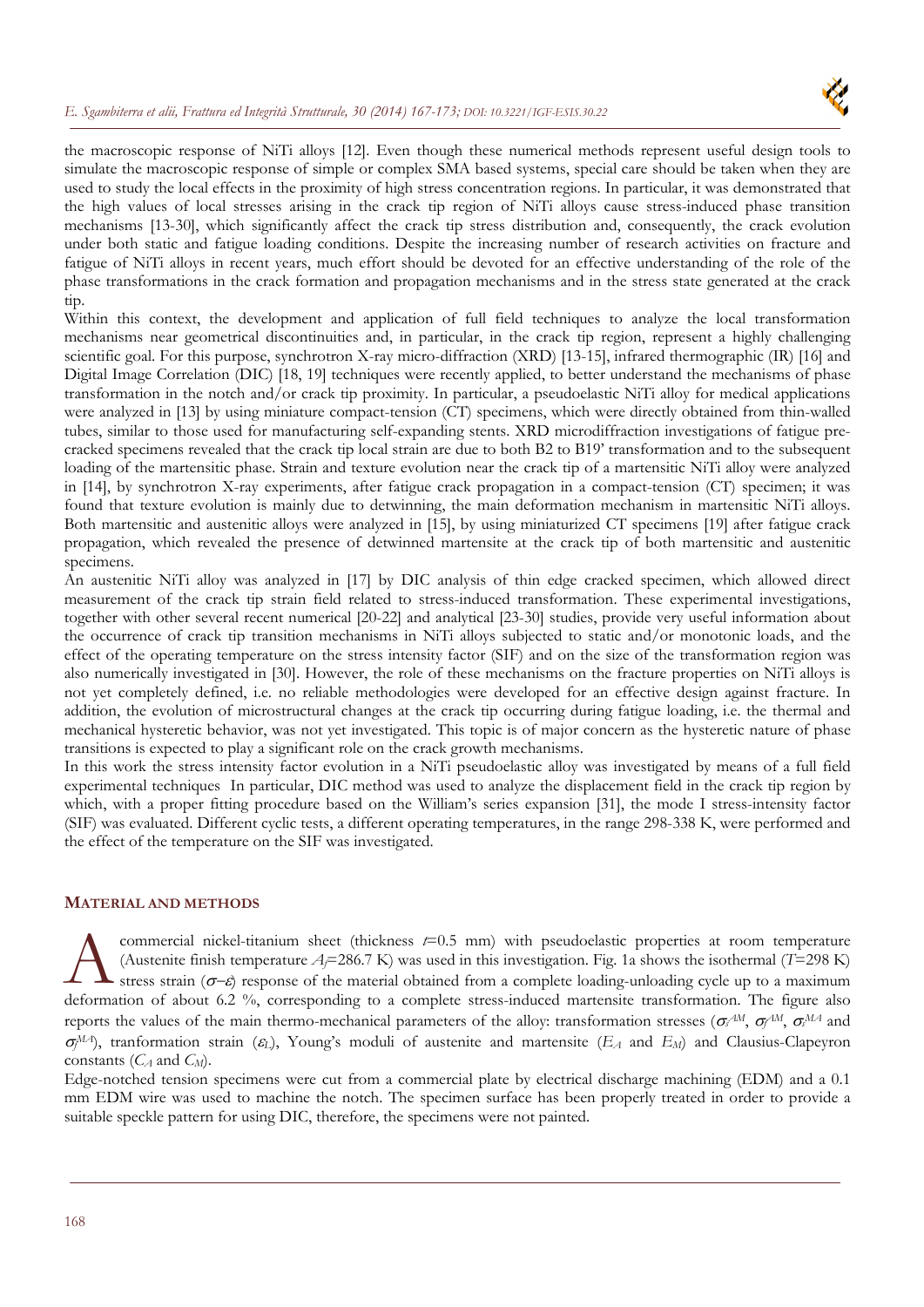

Specimens were fatigued by using a servo hydraulic testing machine (Instron 8500), at rate of 5 Hz, to initiate and grow a crack from the EDM notch tip at constant load amplitude and a load ratio,  $R = \sigma_{min}/\sigma_{max}$ , of roughly zero, in order to get a length ratio,  $a/W$ , close to 0.3 (see Fig. 2). Pre-cracked specimens were subsequently subjected to complete tensile loading-unloading cycles by using an electro-mechanical testing machine (MTS Criterion s42) equipped with 5 kN load cell; different tests were carried out at different operating temperature, in the range 298-338 K and with a maximum load *P*=300 N, corresponding to a maximum stress  $\sigma_{max} = P_{max}/Wt = 60$  MPa.



Figure 1: Loading-unloading isothermal stress-strain cycle (298 K) Figure 2: Single Edge crack specimen

A digital camera (Sony XCD-X910 model) with a resolution of 1280 by 960 pixels of 4.65 µm was used to capture images throughout measurement tests. The focus of the images was performed using a Linos Photonics microscope objective with a 4x magnification and a numerical aperture of 0.1, which ensures, in conditions of correct illumination, a resolution of approximately  $2.5 \mu m$ , and therefore lower than the pixel size of the camera.

DIC was performed on images from each test carried at different operating temperature using a special tool available in the Matlab® software platform. The first image in the measurement cycle (at minimum load) was used as the reference image, and terms up to first order displacement gradients were used in all correlations. DIC was used to obtain full-field displacements for each image throughout the cycle and the correlations were performed using a subset size with a radius of 42 pixels and a spacing of 2 pixels between subset centers.

#### **RESULTS AND DISCUSSIONS**

yclic tensile tests were performed on a single edge crack specimen, at different operating thermal conditions in order to understand the effect of the temperature on the stress induced transformation mechanisms at the crack tip. Three different values of temperature, in the range of 298-338 K, were adopted during the tests. To determine the effective stress intensity factor the specimen actually experiences, which could be different than the CHAC To determine the effective stress intensity factor the specimen actually experiences, which could

theoretical one determined by the Linear Elastic Fracture Mechanic (LEFM) theory due to the marked non-linear behavior of NiTi alloys, a least squares regression was performed on the DIC measured displacements. The displacement field, at the crack tip, proposed by Williams [31],was used to fit the experimental data obtained from the tests.

As the displacement field is not unique unless rigid body motion is also specified, two in-plane rigid motion terms, rotation, *A*, and rigid translation perpendicular to the crack line, *B*, have to be specified. Furthermore, due to the low magnitude of the pictures, if the *T*-stress term is included, in order to improve the fitting of the analytical and experimental results, the asymptotic crack tip displacement equations become:

$$
v = \frac{K_I}{\mu} \sqrt{\frac{r}{2\pi}} \sin\left(\frac{\theta}{2}\right) \left[\frac{1}{2}(k+1) - \cos\left(\frac{\theta}{2}\right)\right] - \frac{1}{2\mu} \left(\frac{v}{1+v}\right) Tr \sin(\theta) + Ar \cos(\theta) + B
$$
 (1)

where

 $K_I$  is the effective stress intensity factor, *r* is the distance from the crack tip,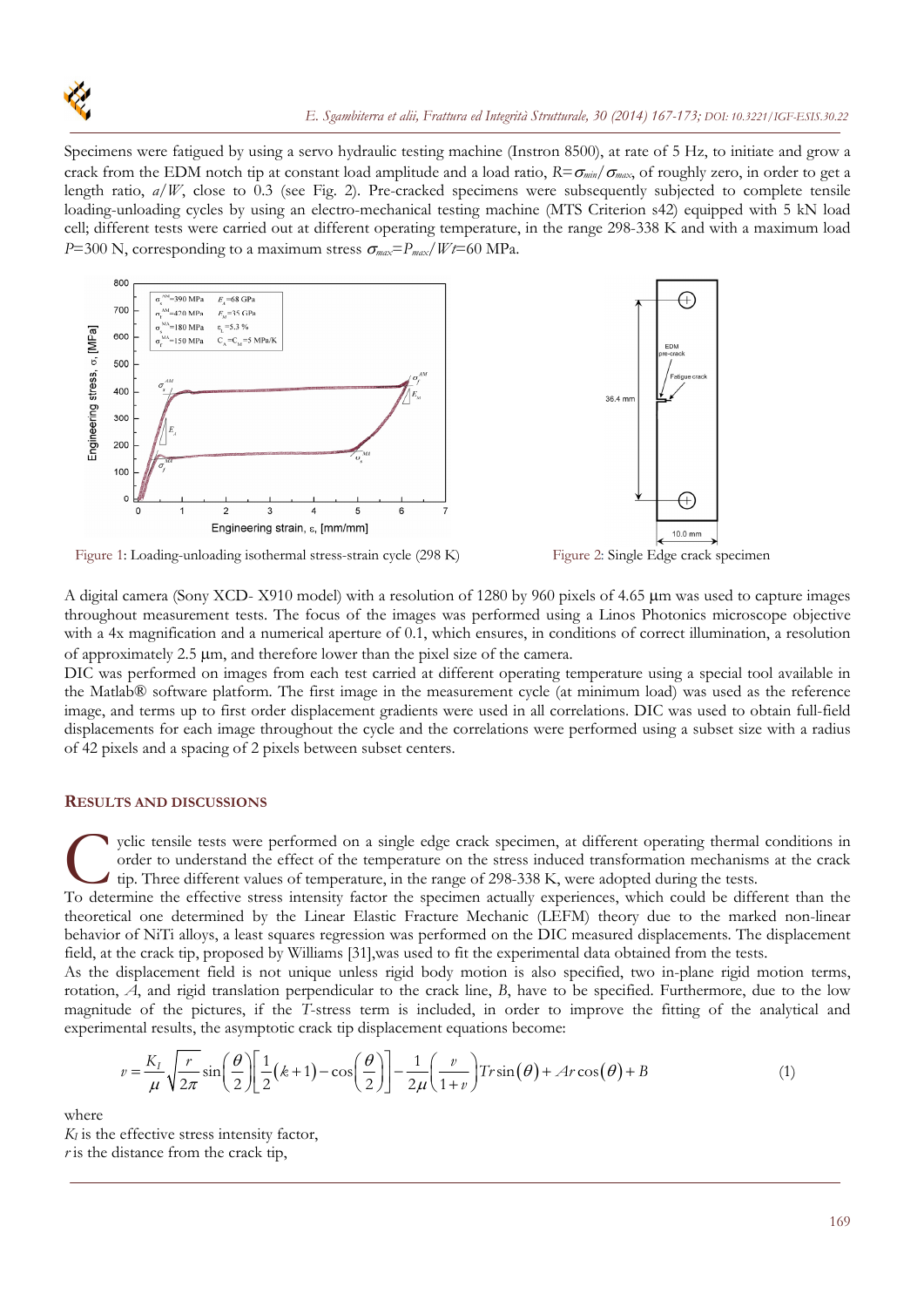

 $\theta$  is the angle from the crack line ahead of the tip,  $\nu$  is the Poisson's ratio,  $\mu$  is the shear modulus given by:

$$
\mu = \frac{E}{2(1+v)}\tag{2}
$$

and k is given by:

$$
k = \frac{3 - v}{1 + v} \tag{3}
$$

The vertical displacement filed, recorded at the maximum applied load  $(P=300 \text{ N})$  for a specimen with  $a/W=0.32$ , is given in Fig. 3. The experimentally obtained and regressed displacements were plotted together to demonstrate the accuracy of the regression technique. In particular, blue contours represent the experimentally found displacements and the red contours represent the regressed displacement contours. As observed, the experimental and regressed displacement contours show good agreement.

For a given value of the Young's modulus, which was assumed to be constant and equal to that of austenitic untransformed structure  $(E_A = 68GPa)$ , the fitting procedure allows a direct estimation of the mode I stress-intensity factor (*KI*). However, it is important to underline that, due to the transformation mechanisms occurring in the crack tip region, the effective elastic properties changes, as consequence of the generation of the new phase and its variants reorientations, therefore further estimations should be carried out in this way to well characterize the real stress state involving the crack tip in a pseudoelastic NiTi alloy.



Figure 3: Comparison between the experimental and regresses vertical displacements (*v*) near the crack tip.

Fig. 4, shows the evolution of the calculated *KI* as a function of the applied load during a complete loading-unloading cycle for all the investigated operating temperatures. As shown, all the curves exhibit two different slopes: a lower slope for load values lower than 50 N and an higher one for load values between 50 N and 300 N. This behavior can be attributed to the unique non-linear stress-strain behavior of NiTi alloys as well as to the crack opening and closure mechanisms.

Furthermore, it is possible to observe that the higher the operating temperature the lower the recorded stress intensity factor. In Fig. 5, the stress intensity factor, recorded at the maximum applied load (*P*=300 N), is plotted in function of the temperature. Results revealed that  $K_I$  tends to decrease by increasing the temperature until the material exhibits pseudoelastic properties (*T*<320 K). For higher values of temperature (*T*>320 K), transformation mechanisms tends to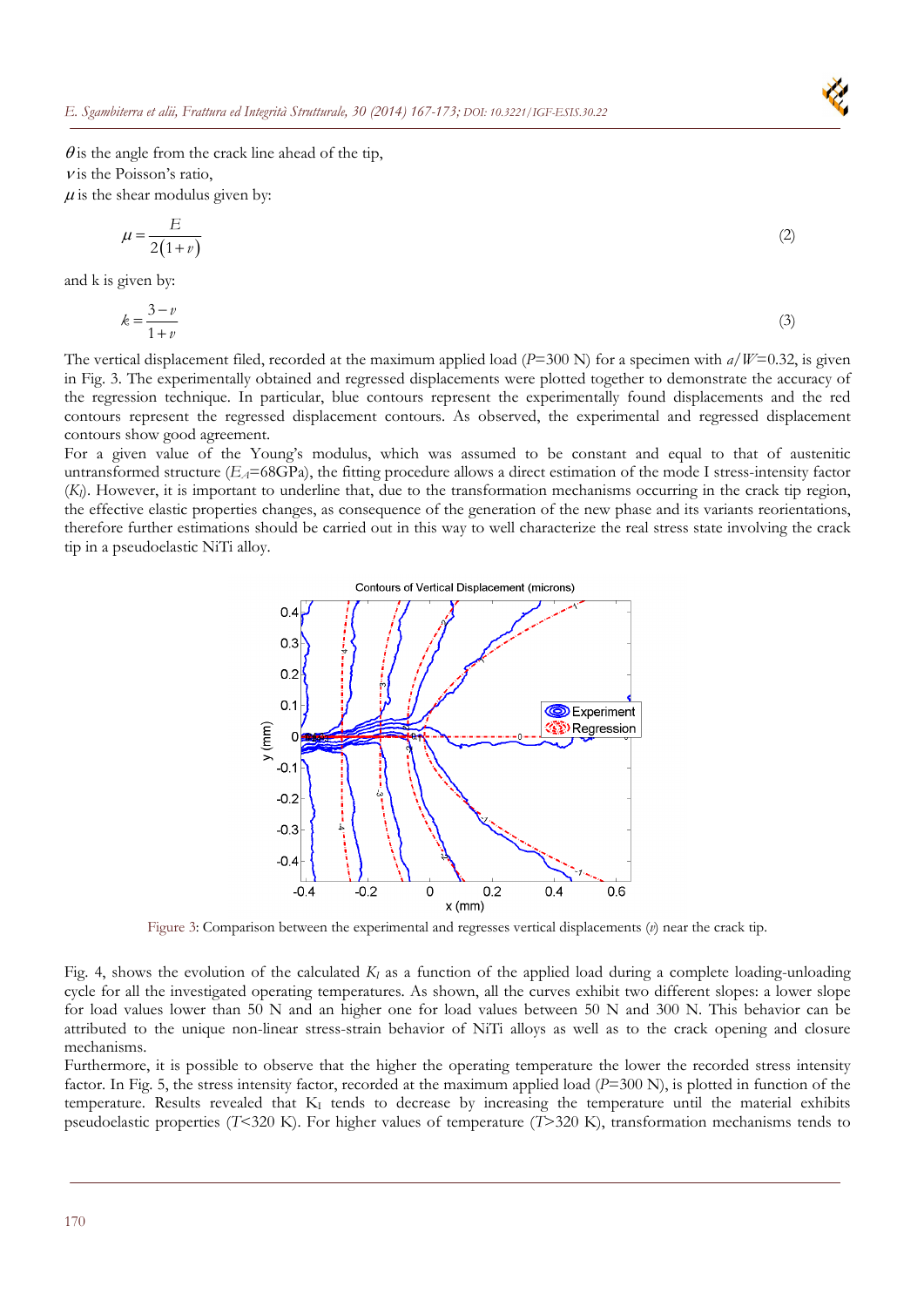vanish because the energy required to create slip plane is lower than the one needed to induce phase transformation, therefore the stress intensity factor  $(K_I)$  tends to stabilize.



Figure 4: Evolution of the calculated Stress Intensity Factor (SIF) in a cyclic test for different operating temperatures.



Figure 5: Evolution of the Stress Intensity Factor (SIF), recorded at the maximum applied load (*P*=300 N), as a function of the operating temperature.

#### **CONCLUSIONS**

Igital image correlation technique was adopted in this investigation to study the phase transition mechanisms at the crack tip in NiTi alloys. To this aim Single Edge Crack (SEC) specimens, obtained from a commercial NiTi sheets with pseudoelastic behavior, were analyzed. DIC method was used to analyze the displacement field in Igital image correlation technique was adopted in this investigation to study the phase transition mechanisms at the crack tip in NiTi alloys. To this aim Single Edge Crack (SEC) specimens, obtained from a commercial NiTi estimate the mode I Stress-Intensity Factor (SIF). The effect of the operating temperature on the SIF was investigated and results showed that the stress intensity factor decrease by increasing the temperature and it tends to stabilize when the pseudoelastic properties of the alloy vanish.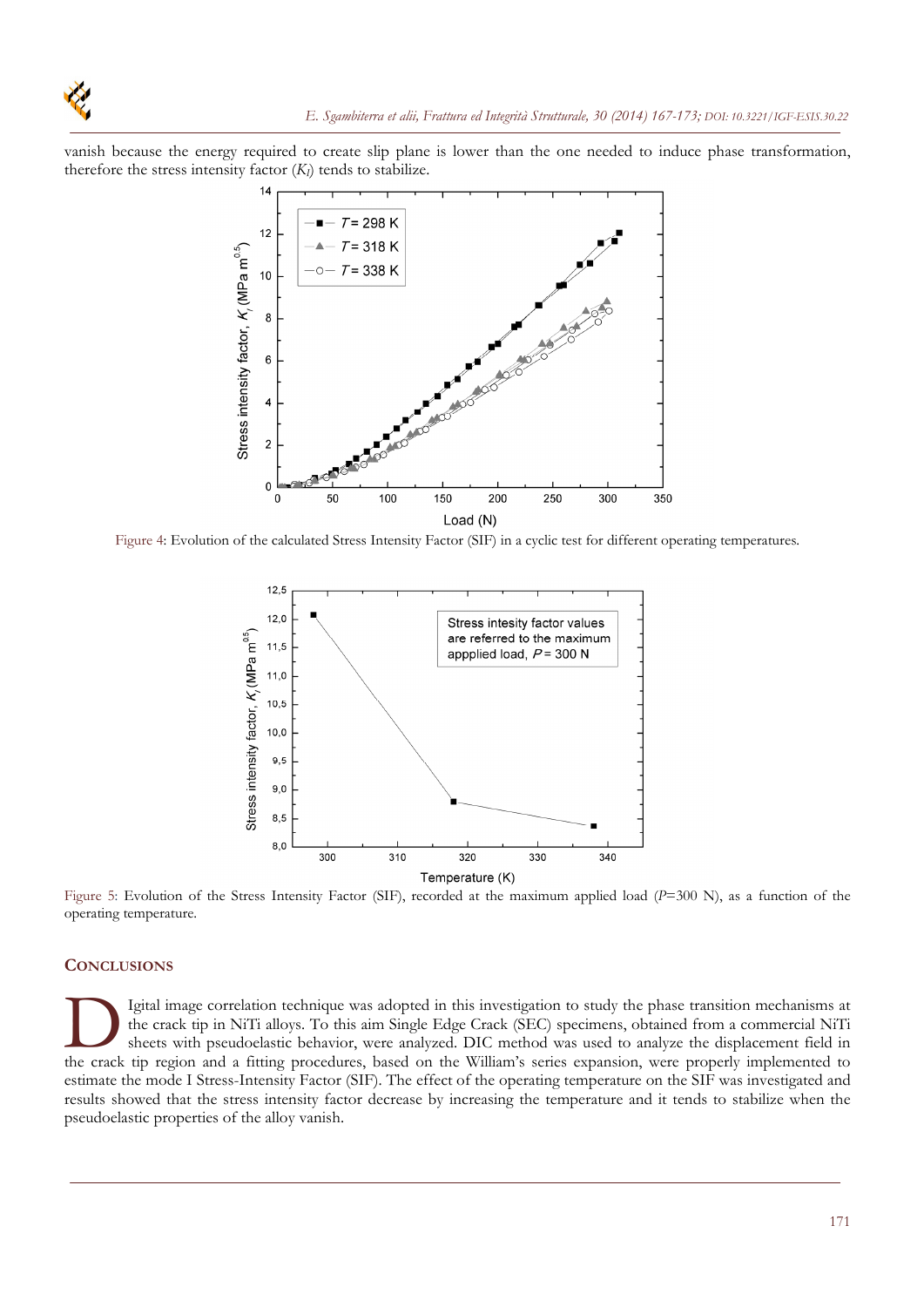

## **REFERENCES**

- [1] Otsuka, K., Ren, X., Physical metallurgy of Ti-Ni based shape memory alloys, Progress in Material Science, 50 (2005) 511.
- [2] Otsuka, K., Wayman, C.M., editors. Shape memory materials, Cambridge: Cambridge University Press, (1998).
- [3] Duerig, T.W., Melton, K.N., Stokel, D., Wayman, C.M., editors, Engineering aspects of shape memory alloys, London: Butterworth, (1990).
- [4] Schmahl, W.W., Khalil-Allafi, J., Hasse, B.,Wagner, M., Heckmann, A., Somsen, C., Investigation of the phase evolution in a super-elastic NiTi shape memory alloy (50.7 at.%Ni) under extensional load with synchrotron radiation, Materials Science and Engineering A, (2004), 378:81–5.
- [5] Chen, J.H., Sun, W., Wang, G.Z., Investigation on the fracture behavior of shape memory alloy NiTi, Metallurgical and Materials Transactions A, (2005) 36:941–55.
- [6] Eggeler, G., Hornbogen, E., Yawny, A., Heckmann, A., Wagner, M., Structural and functional fatigue of NiTi shape memory alloys, Materials Science and Engineering A, (2004) 378:24–33.
- [7] Maletta, C., Sgambitterra, E., Furgiuele, F., Casati, R., Tuissi, A., Fatigue of pseudoelastic NiTi within the stressinduced transformation regime: A modified Coffin-Manson approach, Smart Materials and Structures (21), (2012) 1– 9. Art. no. 112001.
- [8] Maletta, C., Sgambitterra, E., Furgiuele, F., Casati, R., Tuissi, A., Fatigue properties of a pseudoelastic NiTi alloy: Strain ratcheting and hysteresis under cyclic tensile loading, International Journal of Fatigue (66) 2014, 78-85.
- [9] Melton, K.N., Mercier, O., Fatigue of NiTi thermoelastic martensites, Acta Metallurgica, (1978), 27:137–44.
- [10] Sawaguchi, T., Kaustrater, G., Yawny, A., Wagner, M., Eggeler, G., Crack Initiation and Propagation in 50.9 At. pct Ni-Ti Pseudoelastic Shape-Memory Wires in Bending-Rotation Fatigue, Metallurgical and Materials Transactions A (2003), 34:2847–60.
- [11] Stankiewicz, J.M., Robertson, S., Ritchie, R.O., Fatigue-crack growth properties of thin-walled superelastic austenitic Nitinol tube for endovascular stents, Journal of Biomedical Materials Research Part A (2006), 81:685–91.
- [12] Paiva, A., Savi, M.A., An overview of constitutive models for shape memory alloys, Mathematical Problems in Engineering, art. no. 56876 (2006).
- [13] Robertson, S.W., Mehta, A., Pelton, A.R., Ritchie, R.O., Evolution of crack-tip transformation zones in superelastic nitinol subjected to in situ fatigue: a fracture mechanics and synchrotron X-ray microdiffraction analysis, Acta Materialia, 55(18) (2007) 6198–6207.
- [14] Daymond, M.R., Young, M.L., Almer, J.D., Dunand, D.C., Strain and Texture Increment during Mechanical Loading of a Crack Tip in Martensitic Shape-memory NiTi, Acta Materialia, 55 (11) (2007) 3929-3942.
- [15] Gollerthan, S., Young, M.L., Baruj, A., Frenzel, J., Schmahl, W., Eggeler, G., Fracture Mechanics and Microstructure in NiTi Shape Memory Alloys Acta Materialia, 57 (4) (2009) 1015-1025.
- [16] Gollerthan, S., Young, M.L., Neuking, K., Ramamurty, U., Eggeler, G., Direct physical evidence for the backtransformation of stress-induced martensite in the vicinity of cracks in pseudoelastic NiTi shape memory alloys Acta Materialia, 57 (2009) 5892–5897.
- [17] Daly, S., Miller, A., Ravichandran, G., Bhattacharya, K., An experimental investigation of crack initiation in thin sheets of Nitinol, Acta Materialia, 55 (2007) 6322-6330.
- [18] Gollerthan, S., Herberg, D., Baruj, A., Eggeler, G., Compact tension testing of martensitic/pseudoplastic NiTi shape memory alloys Materials Science and Engineering A, 481–482 (2008) 156–159.
- [19] Bewerse, C., Gall, K.R., McFarland, G.J., Zhu, P., Brinson, L.C., Local and global strains and strain ratios in shape memory alloys using digital image correlation, Materials Science and Engineering A, 568 (2013) 134–142.
- [20] Wang, X.M., Wang, Y.F., Baruj, A., Eggeler, G., Yue, Z.F., , On the Formation of Martensite in Front of Cracks in Pseudoelastic Shape Memory Alloys Materials Science and Engineering A, 394(1–2) (2005) 393–398.
- [21] Maletta, C., Falvo, A., Furgiuele, F., Leonardi, A., Stress-Induced Martensitic Transformation in the Crack Tip Region of a NiTi Alloy, Journal of Materials Engineering and Performances, 18(5–6) (2009) 679–685.
- [22] Freed, Y., Banks-Sills, L., Crack Growth Resistance of Shape Memory Alloys by Means of a Cohesive Zone Model, Journal of the Mechanics and Physics and Solids, 55 (2001) 2157–2180.
- [23]Yi, S., Gao, S., Fracture Toughening Mechanism of Shape Memory Alloys Due to Martensite Transformation, International Journal of Solids and Structures, 37(38) (2000) 5315–5327.
- [24]Xiong, F., Liu, Y., Effect of Stress-Induced Martensitic Transformation on the Crack Tip Stress-Intensity Factor in Ni-Mn-Ga Shape Memory Alloy, Acta Materialia, 55(16) (2007) 5621–5629.